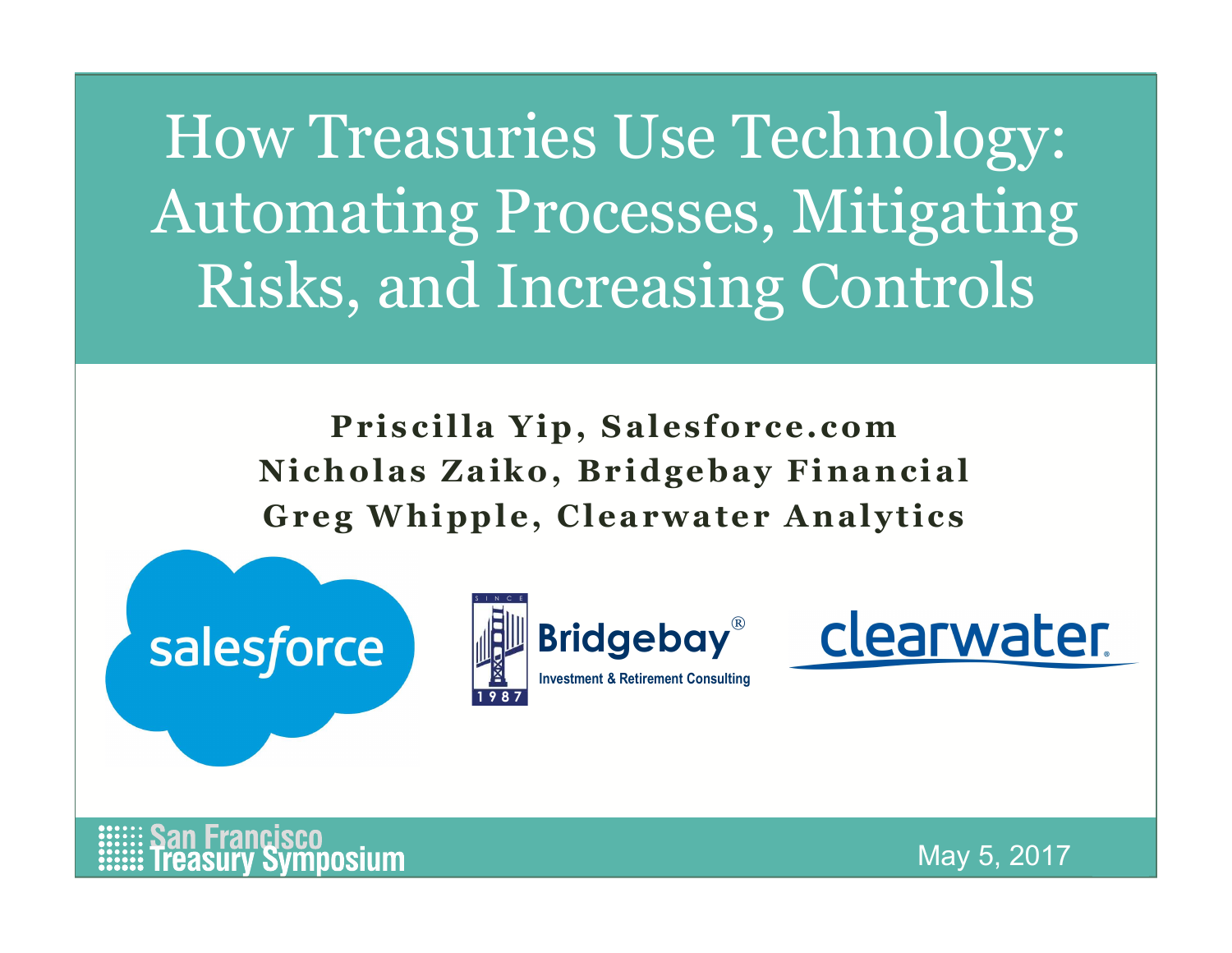# Profile – Salesforce.com

- Founded: 1999
- Revenue: 6.67B (2016)
- Employees: 19,000 (2016)
- Headquarters: San Francisco, CA
- Profile Salesforce.com<br>
 Founded: 1999<br>
 Revenue: 6.67B (2016)<br>
 Employees: 19,000 (2016)<br>
 Headquarters: San Francisco, CA<br>
 Treasury Team of 19 15 in SF, 2 in Morges, and 2 in<br>
Singapore<br>
 Made up of four grou Singapore
	- Made up of four groups: Cash Operations, FX/Investments, Capital Markets and Cash Flow Forecasting, and Insurance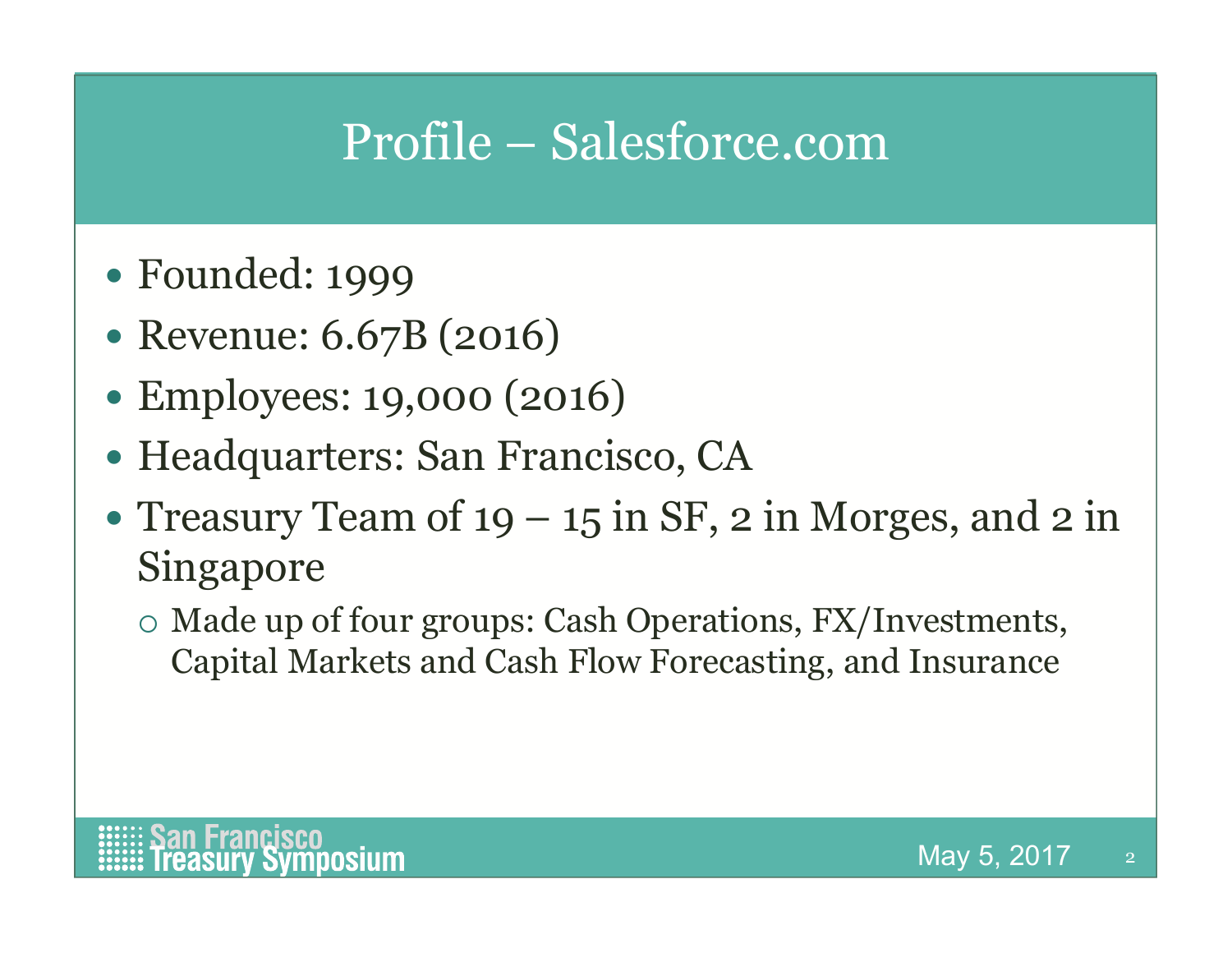# Profile - Bridgebay

- Independent, institutional consulting firm since 1987
- Profile Bridgebay<br>• Independent, institutional consulting firm since 1987<br>• Registered investment advisor Investment Advisor Act of 1940<br>• Specialized investment advice on corporate liquidity portfolios<br>• Representat Registered investment advisor - Investment Advisor Act of 1940<br>Specialized investment advice on corporate liquidity portfolios
- 

### • Representative Clients

- High tech and biotech companies
- Corporate foundations
- Captive insurance
- Nonprofits

### • Experienced, Practitioner Consultants

- Consultants have MBA, CFA, CIMA
- Over 25 years investment experience
- Located in San Francisco
- Speakers at conferences: AFP, EuroFinance, MMX, Western Pension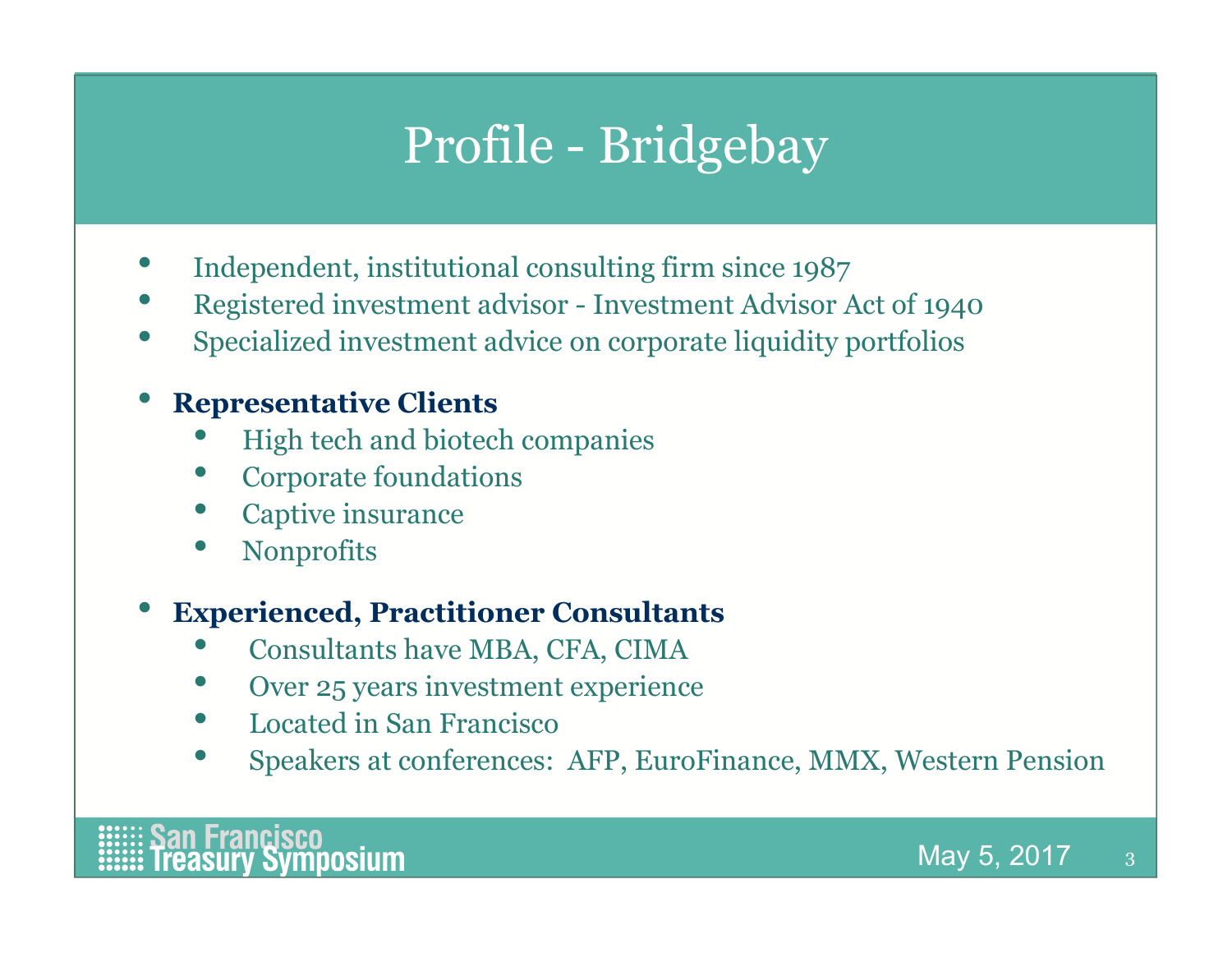### Who Uses a Treasury Technology?





(https://strategictreasurer.com/files/webinar-quarterlytreasurylandscapeq2-040617.pdf)



**Nearly 2/3rds of firms have** a treasury system beyond Excel.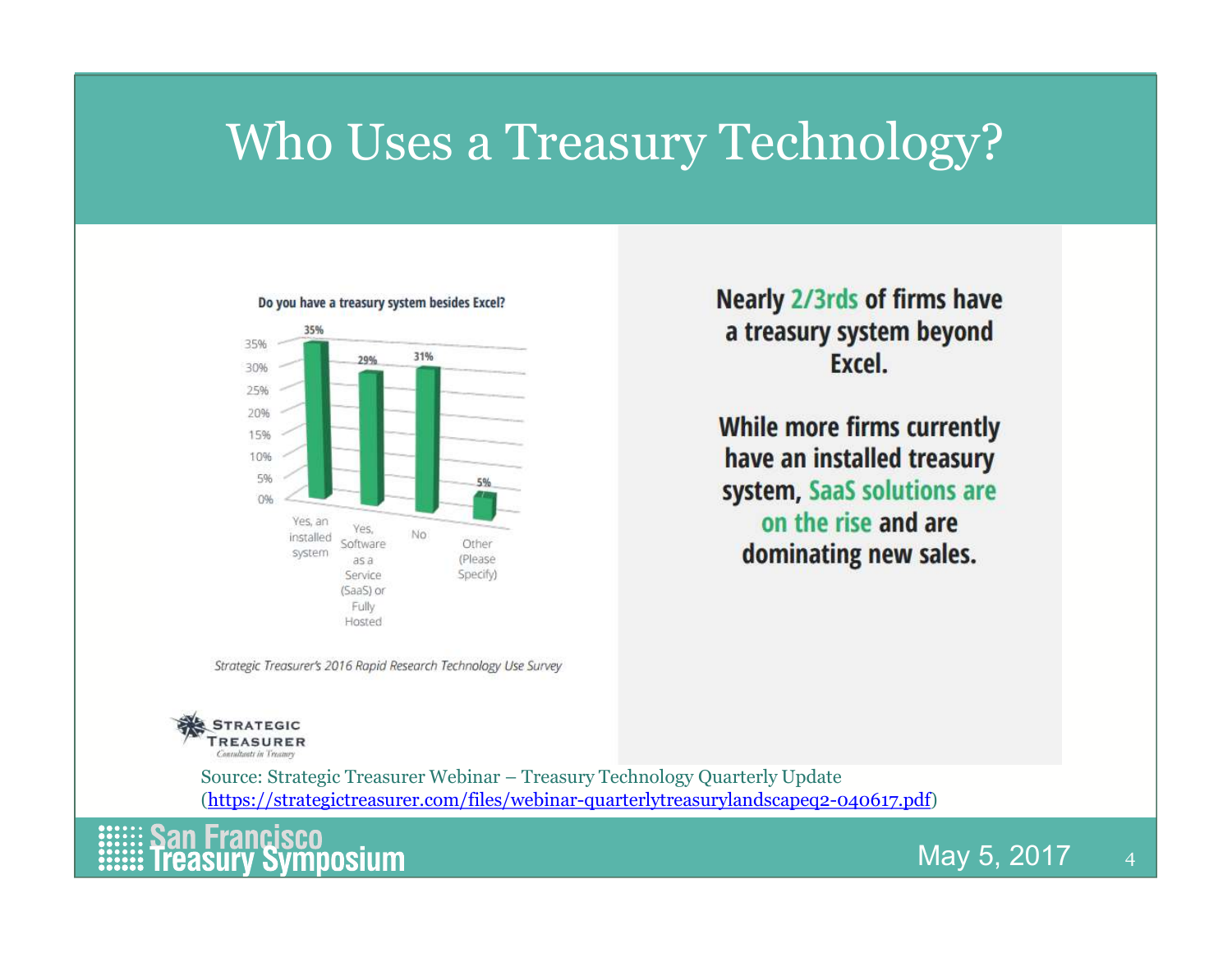## Which Technology is Most Common?



What treasury systems do you currently use?



**TMSs dominate the treasury** system landscape.

(https://strategictreasurer.com/files/webinar-quarterlytreasurylandscapeq2-040617.pdf)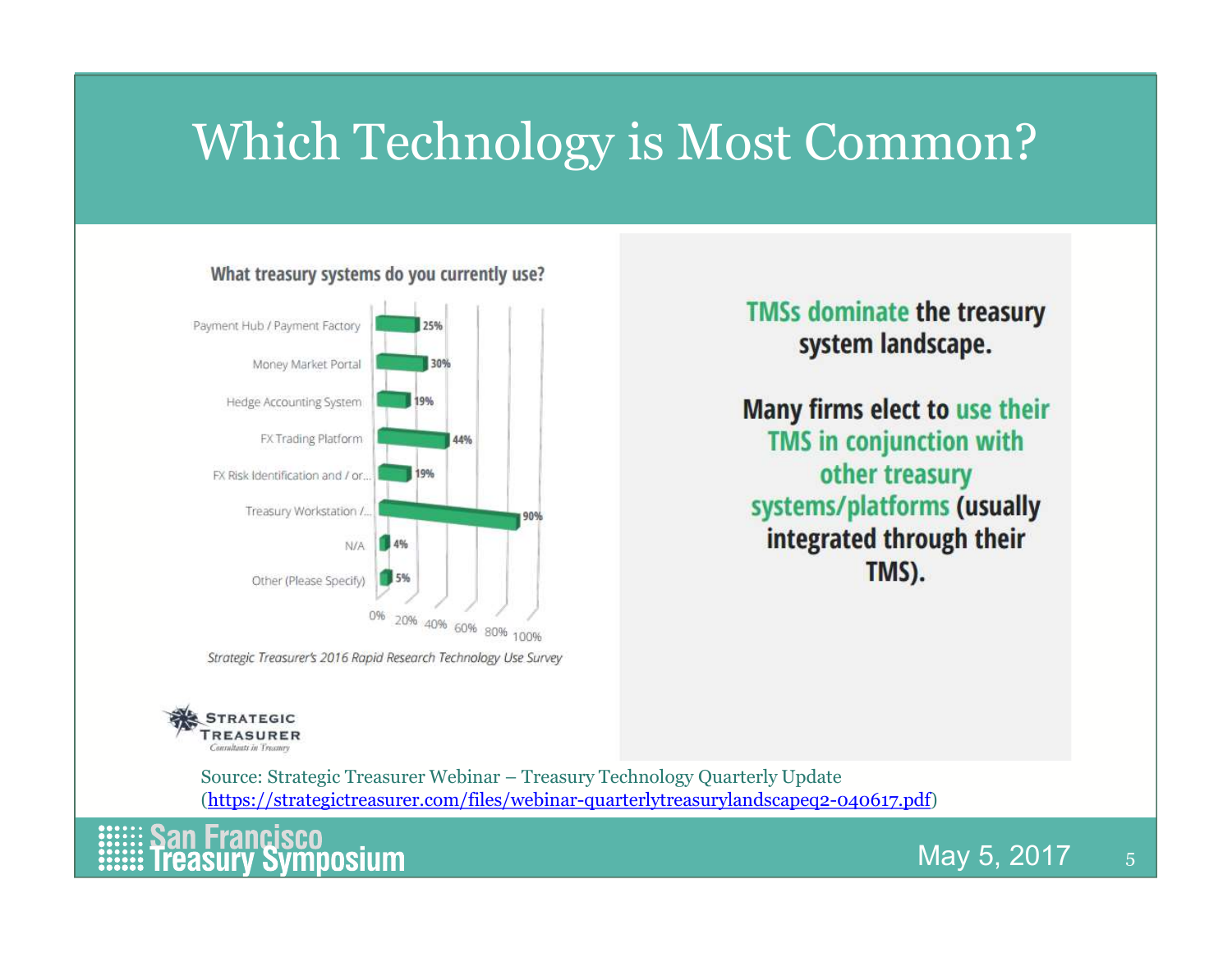### What Technologies are Most Needed?



### What functions do you use or need in Treasury?

**Cash Positioning &** Forecasting are the top

(https://strategictreasurer.com/files/webinar-quarterlytreasurylandscapeq2-040617.pdf)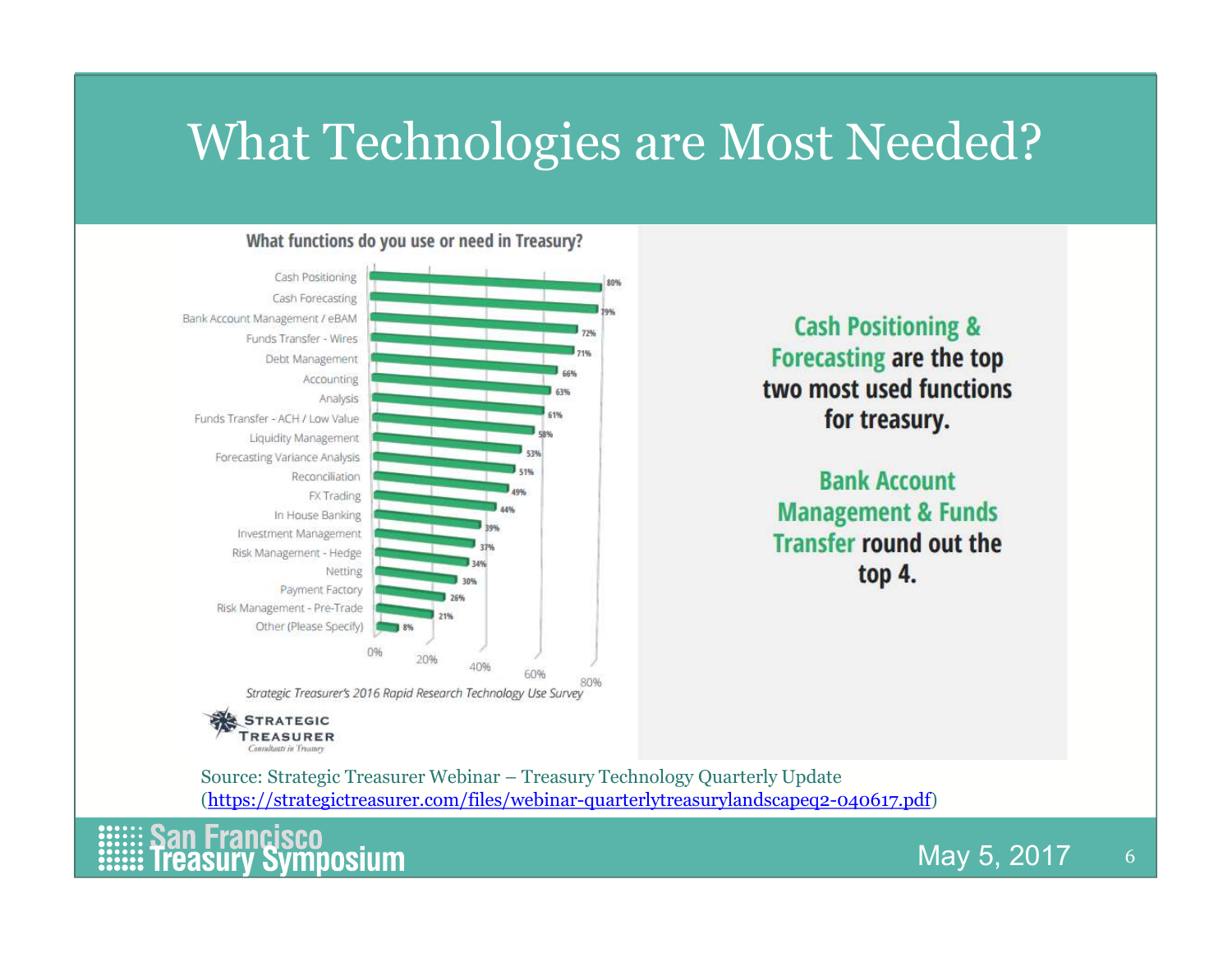### Treasury Systems

- Money Market Fund Portals
- Investment Management Systems
- Treasury Workstations (TWS/TMS)

CFO Sits On Top Of A House Of Cards



94% average # of spreadsheets with errors in corporate America\*

**Excel hell** 

- Manual
- · Slow
- Error prone/Risky
- Low accountability

\*Source: Tuck School of Business - Dartmouth College. University of Hawaii College of Business @ 2013 Horn Analytop Inc., All Rights Reserved - Silice 4

### hostanalytics



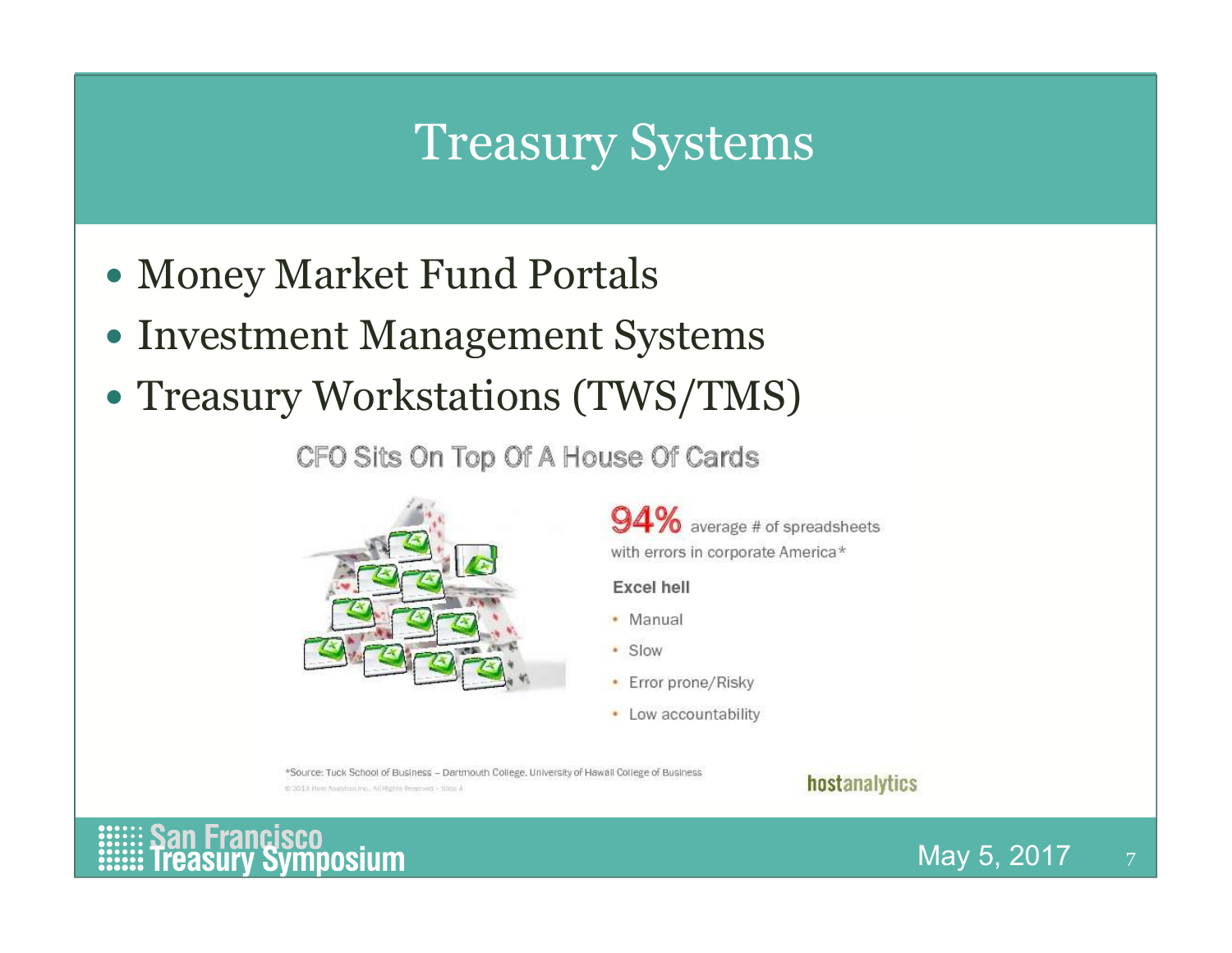### Intraday FNAV Pricing

FNAV Strike 3x per Day

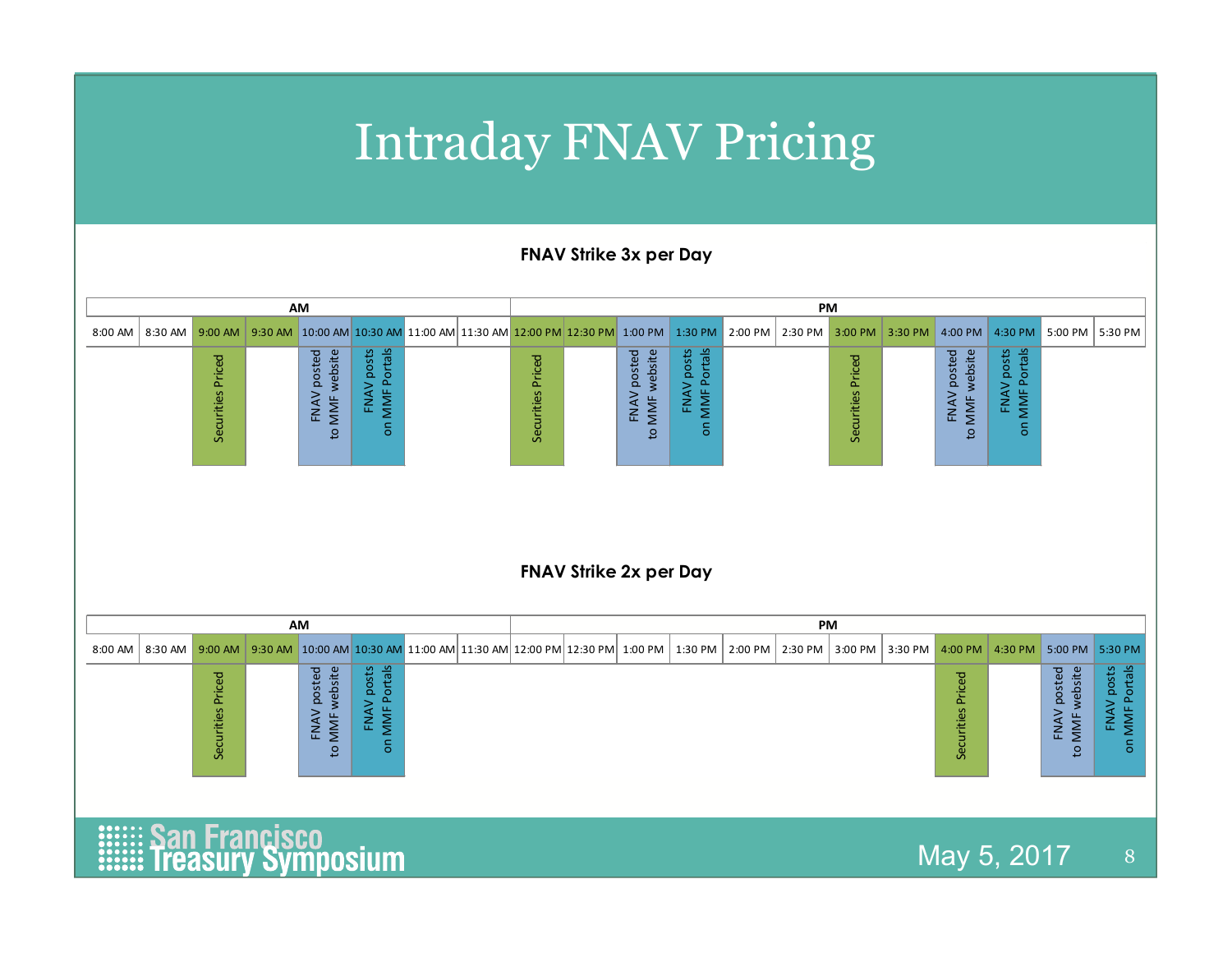## Cash Flow Analysis

| <b>Cash Flow Analysis</b>                                                |
|--------------------------------------------------------------------------|
|                                                                          |
|                                                                          |
| % of Portfolio Cash Flow                                                 |
| <b>Manager A</b><br>12 Months<br>3 Months<br><b>6 Months</b><br>9 Months |
| Duration: 0.5 Years                                                      |
| 77%<br>51%<br>85%<br>25%<br>Maturity Range: 0 - 2 Years                  |
| <b>Manager B</b><br>12 Months<br>3 Months<br><b>6 Months</b><br>9 Months |
| Duration: 1.25 Years                                                     |
| 11%<br><b>29%</b><br>22%<br>36%<br>Maturity Range: 0 - 3 Years           |
| <b>Manager C</b><br>3 Months<br><b>6 Months</b><br>9 Months<br>12 Months |
| Duration: 1.75 Years                                                     |
| 5%<br>18%<br>21%<br>12%                                                  |

Shorter duration portfolio turns to cash faster, allowing for faster reinvestment at new higher rates, but sacrifices yield in the nearterm. All portfolios have average credit AA.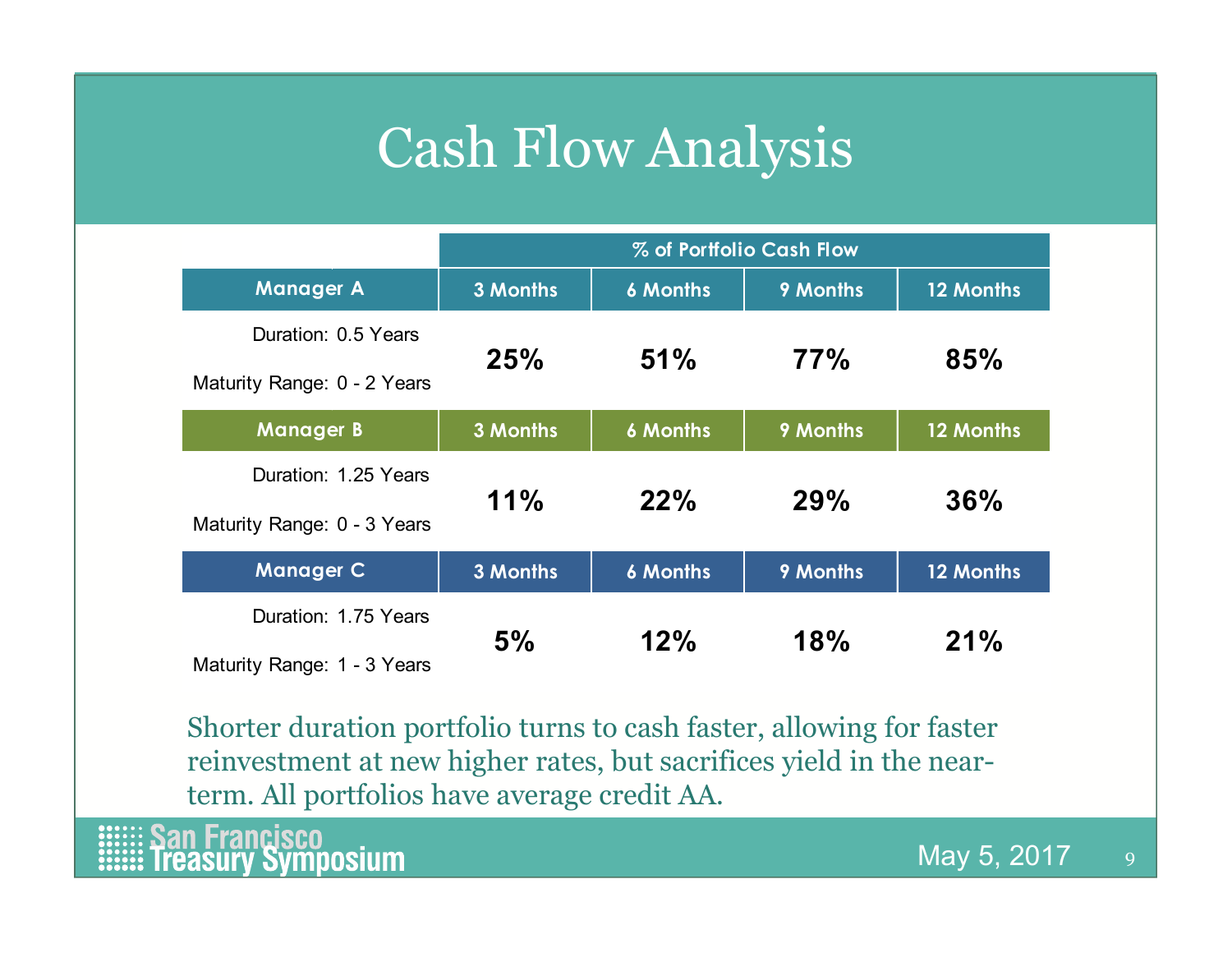## Concentration Risk

|                      |                                     | <b>Concentration Risk</b>      |               |                       |                |
|----------------------|-------------------------------------|--------------------------------|---------------|-----------------------|----------------|
| <b>Account</b>       | <b>CUSIP</b>                        | <b>Description</b>             | <b>Coupon</b> | <b>Final Maturity</b> | % Consolidated |
| <b>Manager A</b>     | 865622BH6                           | <b>SUMITOMO MITSUI BANKING</b> | 0.684         | 01/10/2017            | 1.50%          |
| <b>Manager B</b>     | 865622AU8                           | <b>SUMITOMO MITSUI BANKING</b> | 1.350         | 07/18/2015            | 1.81%          |
| Manager C            | 865622BH6                           | <b>SUMITOMO MITSUI BANKING</b> | 0.684         | 01/10/2017            | 1.50%          |
| <b>Manager D</b>     | 865622BL7                           | <b>SUMITOMO MITSUI BANKING</b> | 1.350         | 07/15/2017            | 3.76%          |
| Manager E            | 865622BK9                           | <b>SUMITOMO MITSUI BANKING</b> | 0.574         | 07/11/2017            | 4.20%          |
| <b>Manager A</b>     | 961214CK7                           | <b>WESTPAC BANKING CORP</b>    | 1.500         | 12/01/2017            | 1.51%          |
| <b>Manager B</b>     | 961214CK7                           | <b>WESTPAC BANKING CORP</b>    | 1.500         | 12/01/2017            | 1.51%          |
| <b>Manager D</b>     | 961214CK7                           | <b>WESTPAC BANKING CORP</b>    | 1.500         | 12/01/2017            | 3.03%          |
| <b>Manager E</b>     | 961214CK7                           | <b>WESTPAC BANKING CORP</b>    | 1.500         | 12/01/2017            | 3.03%          |
|                      | <b>Total Consolidated Portfolio</b> |                                |               |                       | 21.86%         |
| <b>San Francisco</b> | <b>Treasury Symposium</b>           |                                |               |                       | May 5, 2017    |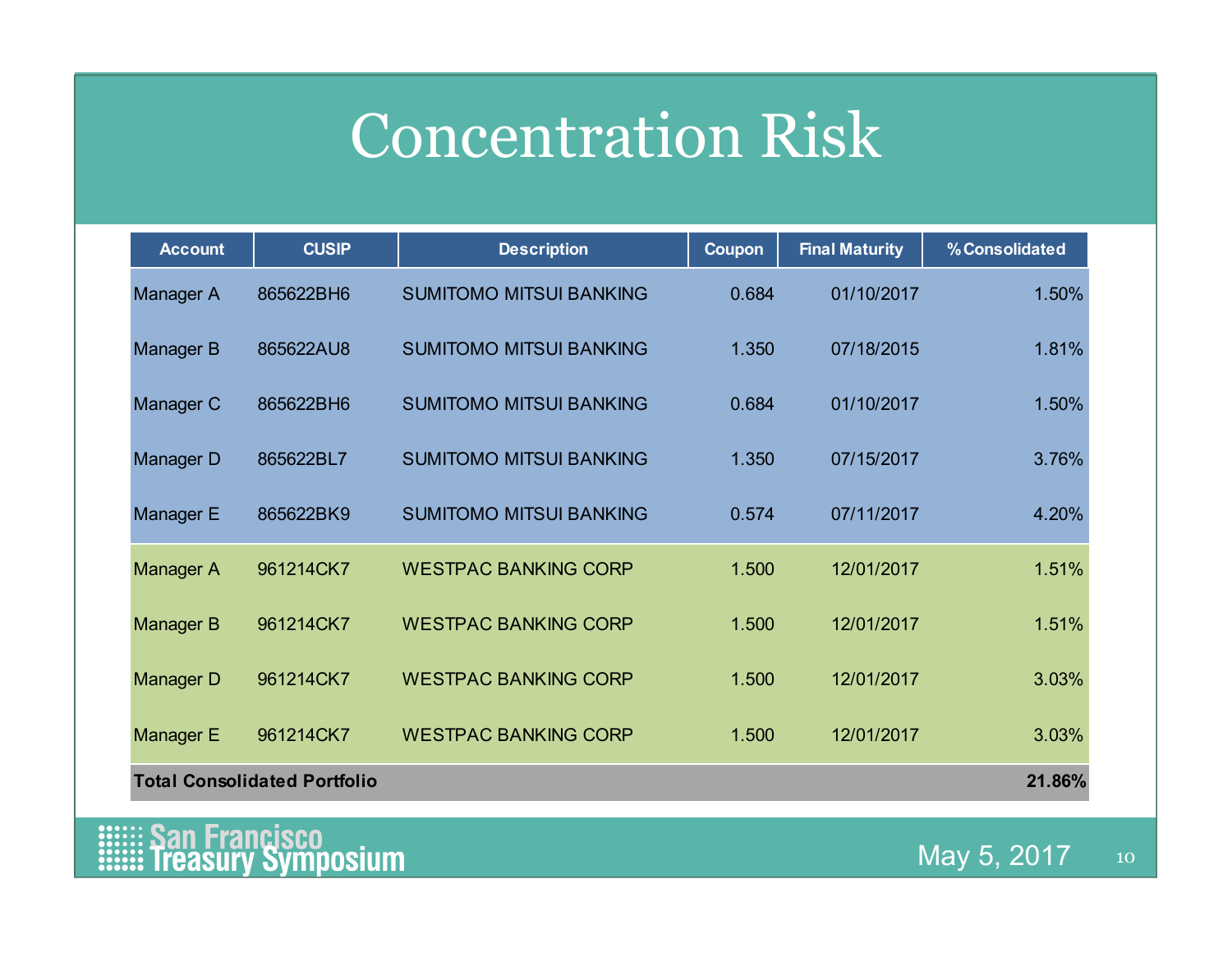# Proactive Credit Monitoring – "Cliffhangers "

| Proactive Credit Monitoring - "Cliffhangers" |                |              |              |                                   |                        |                            |                          |                |                                     |                               |                                        |
|----------------------------------------------|----------------|--------------|--------------|-----------------------------------|------------------------|----------------------------|--------------------------|----------------|-------------------------------------|-------------------------------|----------------------------------------|
|                                              |                |              |              |                                   | <b>Outlook</b>         |                            |                          | <b>Watch</b>   |                                     |                               |                                        |
| <b>Security Description</b>                  | <b>S&amp;P</b> | Moody'<br>S. | <b>Fitch</b> | <b>S&amp;P</b>                    | Moody's Fitch          |                            | <b>S&amp;P</b>           | <b>Moody's</b> | <b>Fitch</b>                        | <b>Market</b><br><b>Value</b> | ℅<br><b>Consolidate</b><br>d Portfolio |
| SOUTHERN POWER CO                            | BBB+           | Baa1         | BBB+         | Negative Stable                   |                        | $---$                      | $\qquad \qquad - \qquad$ | $---$          | $\hspace{0.05cm}---\hspace{0.05cm}$ | \$22,000,000                  | 0.44%                                  |
| <b>SUNCOR ENERGY INC</b>                     | A-             | Baa1         | NA           | Negative Stable                   |                        | ---                        |                          |                |                                     | \$6,000,000                   | 0.12%                                  |
| <b>TECO FINANCE INC</b>                      | <b>BBB</b>     | Baa2         | <b>BBB</b>   | <b>Negative Stable</b>            |                        |                            |                          | Downgrade      | $\overline{\phantom{a}}$            | \$5,000,000                   | 0.10%                                  |
| <b>VOLKSWAGEN GROUP</b>                      | BBB+           | A3           | <b>NA</b>    | $\hspace{0.05cm} \dashrightarrow$ | Negative               |                            |                          |                |                                     | \$40,000,000                  | 0.80%                                  |
| <b>WALGREENS BOOTS ALLIANCE INC</b>          | <b>BBB</b>     | Baa2         | <b>BBB</b>   |                                   | <b>Negative Stable</b> | $\qquad \qquad \text{---}$ | $\qquad \qquad - -$      | Downgrade      | $\sim$                              | \$16,000,000                  | 0.32%                                  |
|                                              |                |              |              |                                   |                        |                            |                          |                |                                     | \$89,000,000                  | 1.78%                                  |
| Minimum Credit Rating per IPS: BBB/Baa2/BBB  |                |              |              |                                   |                        |                            |                          |                |                                     |                               |                                        |
| <b>EEE: San Francisco</b>                    |                |              |              |                                   |                        |                            |                          |                |                                     |                               |                                        |

Minimum Credit Rating per IPS: BBB/Baa2/BBB

**EEEE: San Francisco**<br> **EEEE: Treasury Symposium**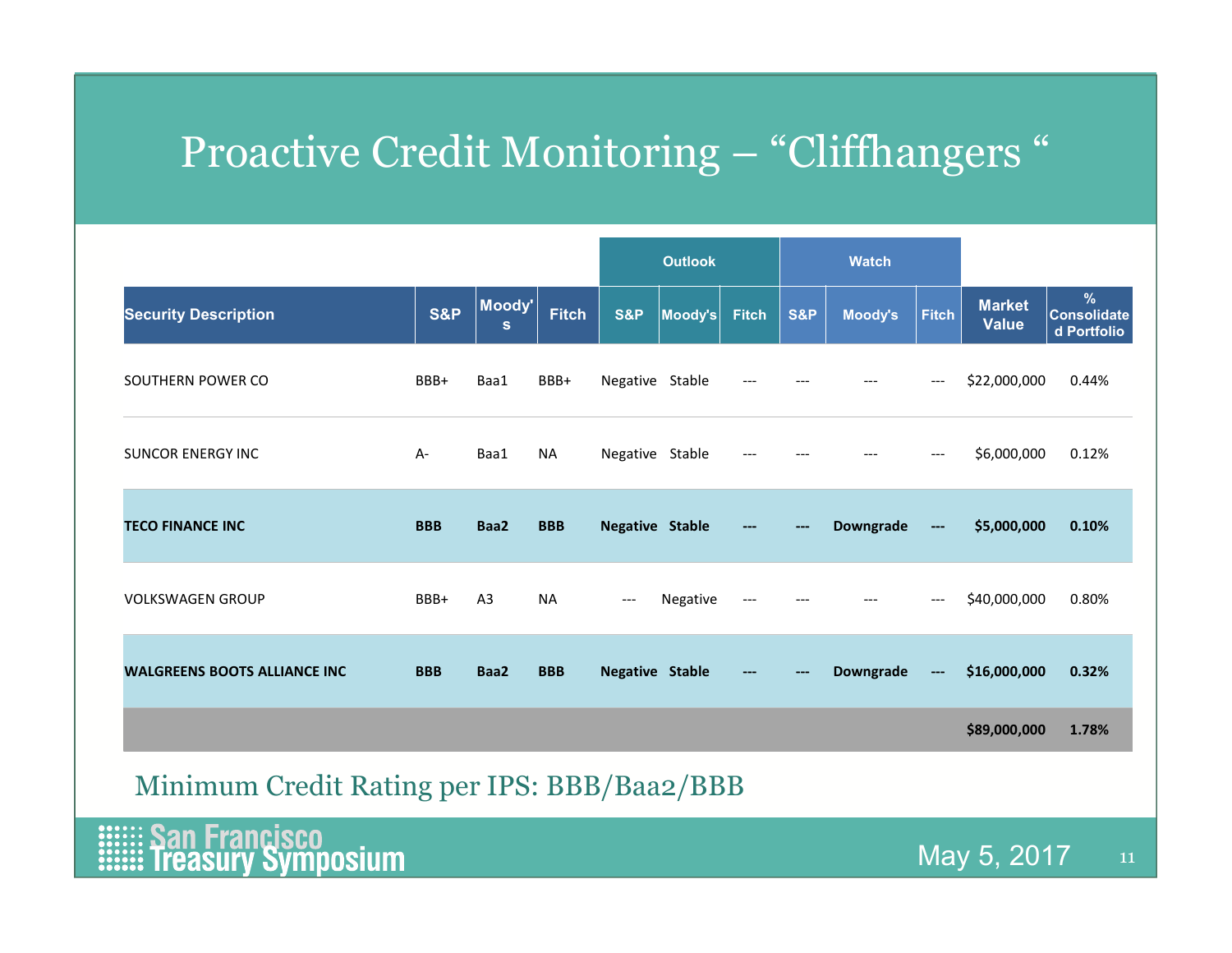### Extension Risk in Rising Rate Environment

- Callable Agency. Considered very safe, high quality, very liquid.
- Rating: AA+/Aaa
- WAL extended by +2.5 Years
- High negative convexity of -3.6 means it has the potential to extend again.

| <b>Example 1: Example 1: Example 1: Example 1: Algency</b> Rate Environment                                                                                                                         |                                   |                                  |               |                 |
|-----------------------------------------------------------------------------------------------------------------------------------------------------------------------------------------------------|-----------------------------------|----------------------------------|---------------|-----------------|
| Callable Agency. Considered very safe, high quality, very liquid.<br>Rating: AA+/Aaa<br>WAL extended by $+2.5$ Years<br>High negative convexity of -3.6 means it has the potential to extend again. |                                   |                                  |               |                 |
|                                                                                                                                                                                                     | <b>Before</b><br><b>Extension</b> | <b>After</b><br><b>Extension</b> | <b>Change</b> |                 |
| Date                                                                                                                                                                                                | 9/30/2015                         | 10/5/2015                        |               |                 |
| Convexity                                                                                                                                                                                           | $-4.0$                            | $-3.6$                           | $+0.4$        |                 |
| Duration                                                                                                                                                                                            | 1.0 Years                         | <b>0.9 Years</b>                 | -o.1 Years    |                 |
| <b>WAL</b>                                                                                                                                                                                          | 0.07 Years                        | 2.6 Years                        | $+2.5$ Years  |                 |
| Francisco                                                                                                                                                                                           |                                   |                                  | Max 5 2017    | 19 <sup>°</sup> |